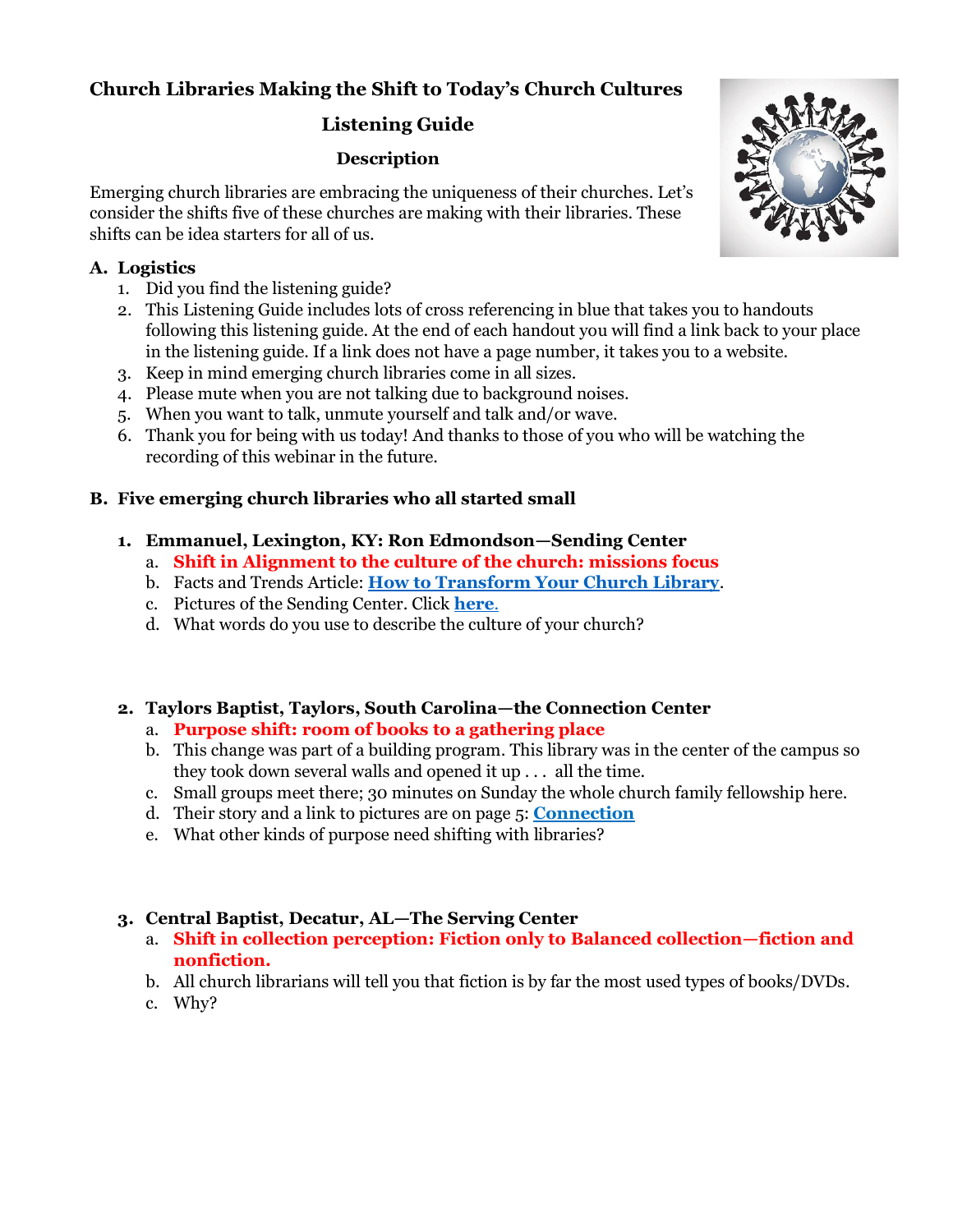- d. Is your pastor recommending nonfiction during sermons? **\_\_ Yes \_\_\_ No**
- e. Is the collection perception a struggle for you and your church? **\_\_ Yes \_\_\_ No**
- f. See the list of the services provided by The Serving Center on page 6 with a link to pictures. Click here: **[SERVING](#page-5-0)**.

#### **4. First Baptist, Natchitoches, LA: The Disciple Making Library**

- a. **Shift in location perception to user convenience**.
- b. This church has several locations both inside the building and in places in the community. Click **[here](https://churchlibrarians.ning.com/photo?tz=&q=First+Baptist%2C+Natchitoches)** for pictures on the Church Librarians Network.
- c. Consider the location as a multipurpose room like you do Fellowship Hall.
- d. If one location is not convenient to all age groups, consider cart(s)/booktrucks to take books/DVDs to those age groups that will never come to your one location.
- e. Hope Ferguson is a very creative leader.
- f. How do the location issues play out for you?

#### **5. Forest Hills Baptist Church, Nashville—The Enrichment Center**

- <span id="page-1-0"></span>a. **Shift from division (mine) to collaboration (ours)**
	- 1) Proposed alignment description was sent to the Elders for their consideration. They approved it as presented to them. See page 7: **[Proposal](#page-6-0)**
	- 2) The new team immediately collaborated with the church staff.
	- 3) As the Enrichment Center team and church staff developed the plan, they updated a few actions. Click here: **[Mission](#page-7-0)** (See page 8-9).
	- 4) The church staff provided lists of items they recommended for the collection.
	- 5) On the shelves, recommendation slips tell who recommends what items. See **[picture](https://churchlibrarians.ning.com/photo?tz=&q=Morlee+Maynard)**.
	- 6) Stations are being developed for parents, marriages, new believers, evangelism, etc.
	- 7) Four Engagement Coordinators for adults have successfully started **[Topic](#page-9-0)** of the Month strategy (see pages 10-11). Engagement Coordinators will be selected for youth, children, and preschoolers to handle the carts and other actions.
	- 8) Are you dealing with a situation where the church staff and the library team are unable to collaborate with each other?

#### b. **Purpose shifted from a room of books to a gathering place--multipurpose**

- 1) Puzzle—jigsaw puzzles are a great hit in the Enrichment Center. Purpose is to bring people together for conversations that have potential for spiritual reflection. See **[picture](https://churchlibrarians.ning.com/photo/ec-puzzle-view)**.
- 2) Legos are provided on a low table for children. Same purpose as the jigsaw puzzles.
- 3) Write Stuff—a place for people to write about their spiritual experiences, prayer thoughts, favorite verses, something they learned during group Bible studies, their faith stories, and even marriage proposals. See **[picture](https://churchlibrarians.ning.com/photo/faith-journey)**.
- 4) Groups can meet in the Enrichment Center for Bible study and fellowship.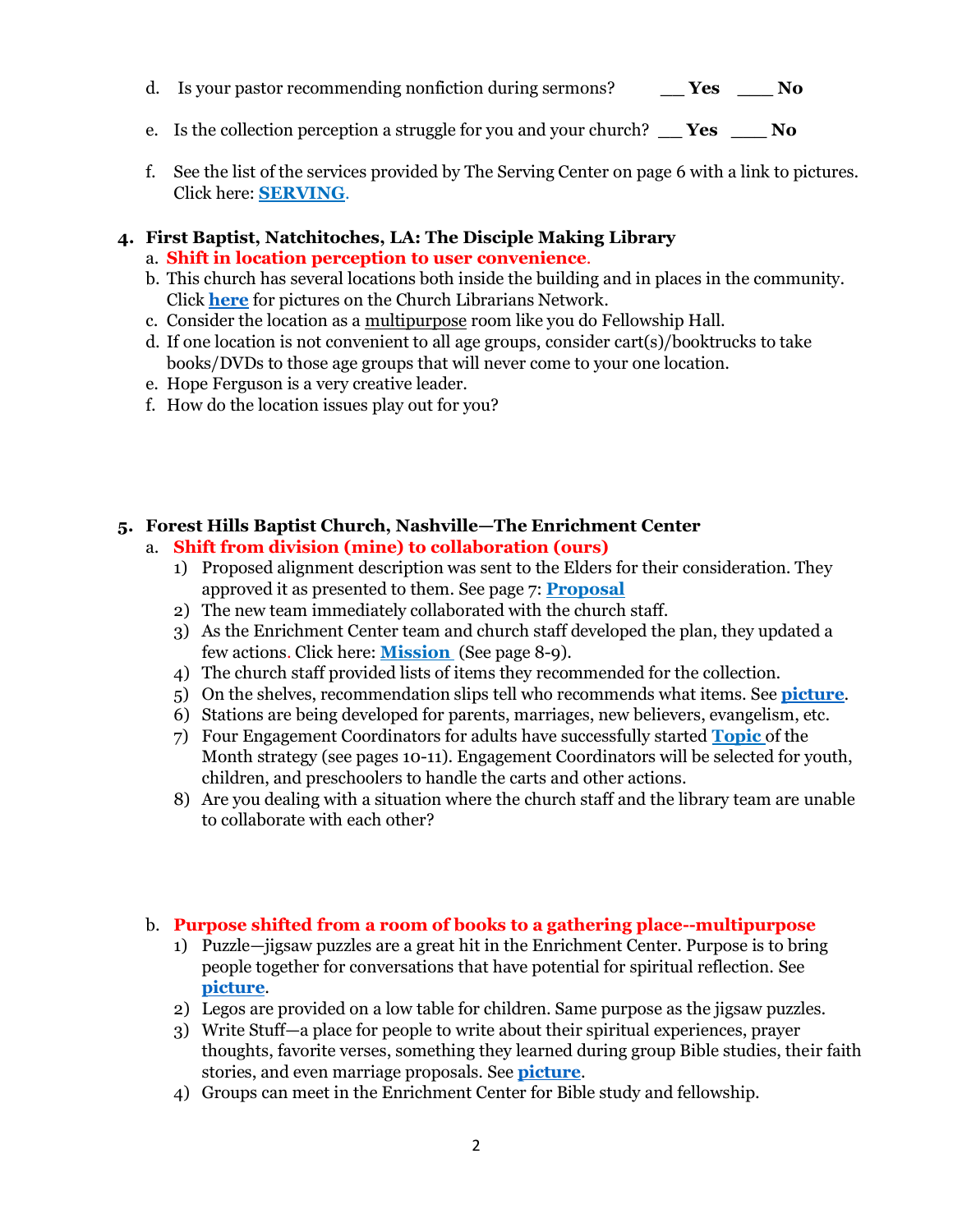- 5) To see other pictures, click **[here](https://churchlibrarians.ning.com/photo?tz=&q=Forest+Hills+Baptist+Church)**.
- 6) Do you have multipurpose rooms in your building now?
- c. **Success Measurement shift from number of collection items to spiritual growth—Kelley's 8 signposts.**
	- 1) The Enrichment Team has 2 sub-teams:
		- a) The **Collection sub-team** handles all the duties regarding the collection and circulation.
		- b) The **Engagement Coordinators** literally engage their audiences to experience the Enrichment Center—Topic of the Month, Book Clubs, Story times, Collection Development, public relations, and so on. The list is endless and varies by age group.
	- 2) Both sub-teams use the 8 signposts as guides in planning and selection.
	- 3) The church is using the 8 signposts as guides and measurement tools. The Enrichment Center team will collaborate with the church leaders in regard to the measurements.
		- a) *[Creating a Discipleship Pathway](https://www.lifeway.com/en/product/creating-a-discipleship-pathway-booklet-P005817821)* by Michael Kelley
		- b) **[Discipleship Pathway Assessment](https://www.lifeway.com/en/product/discipleship-pathway-assessment-P005216492)**
	- 4) Are you figuring out how to measure spiritual growth?
- d. **Shift in Location Perception**—carts/booktrucks will take the age group collections to their locations in the building which will be done by the age group Engagement Coordinators.

#### **C. Summary of strategic ways these churches are transforming libraries**

- 1. Alignment to the culture of the church (Immanuel, Lexington)
- 2. Room of books to a Gathering Place (Taylors First Baptist; Forest Hills)
- 3. Collection Perception: Fiction to a balance of fiction and non-fiction (Central, Decatur)
- 4. Location Perception to user convenience (First Baptist, Natchitoches, LA; Forest Hills)
- 5. Division (mine) to collaboration(ours) (Forest Hills)
- 6. Success measurement: number of collection items to spiritual growth—Kelley's 8 signposts (Forest Hills)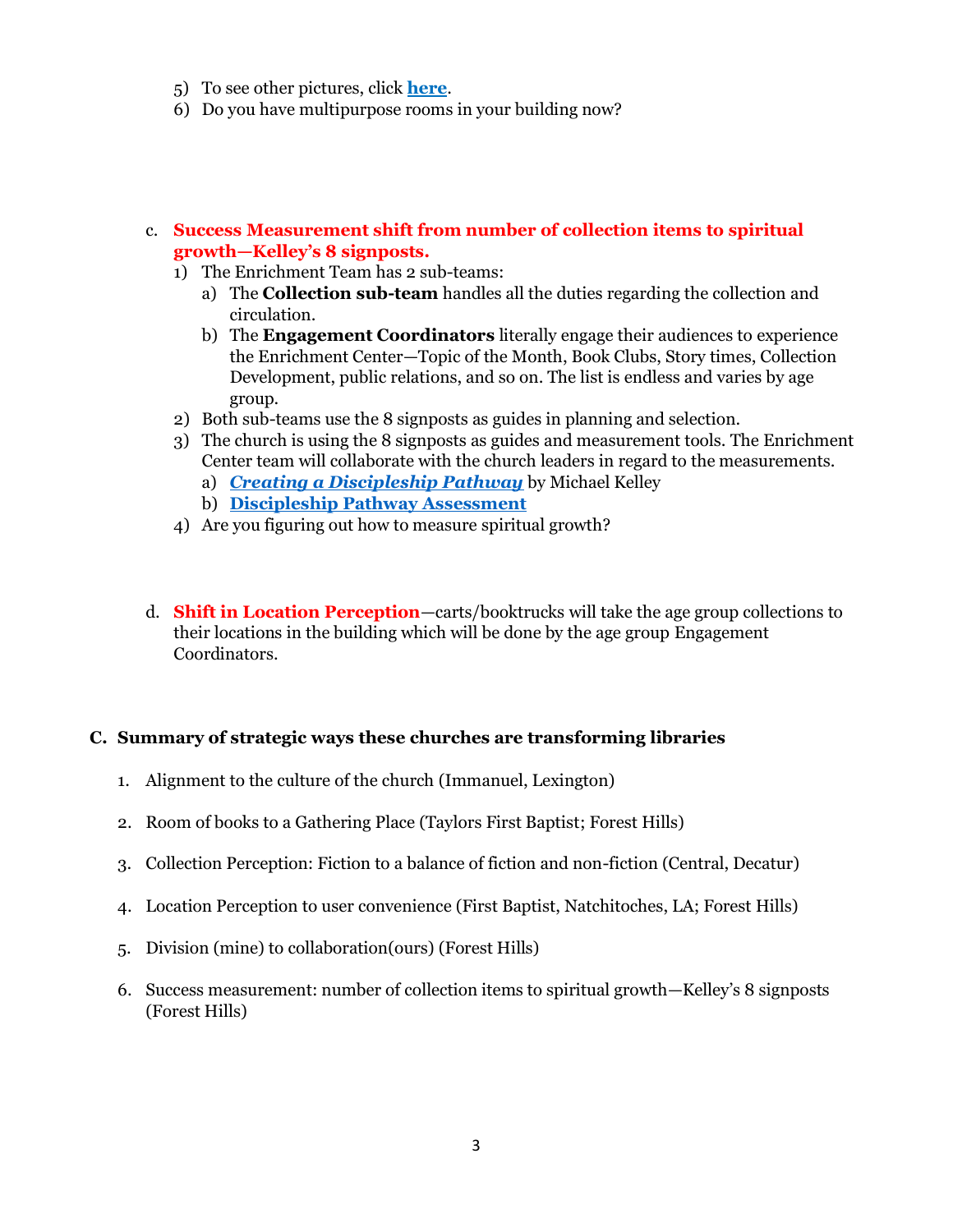#### **D. How to transform the current library team to a disciple making center/social library**

- <span id="page-3-0"></span>1. Identify where you are going with a disciple making center/social library.
	- a. Consider the mission, vision, and core values of your church.
	- b. Instead of a place in your building, consider your ministry as an experience with Jesus where your pastor, church staff, and authors disciple people.
	- c. Consider "[What](#page-13-0) is a Disciple Making Center/Social Library". See pages 12-13 (**[DMC](#page-11-0)**).
	- d. How would you explain the **[Difference](#page-13-1)** between your church's current library and a future disciple making center? See page 14 for suggestions.
- 2. Select actions to carry out the mission, vision, core values, and disciple making process of your church.
	- a. Has your church leadership team developed an action grid with your church's mission/vision words as column headings?
	- b. See sample on pages 15-16 for a **[Disciple](#page-14-0) Making Center**.
- 3. Rethink the team set up with the current team members.
	- a. How would your current team members like to continue serving?
	- b. Consider two subteams: Collection and Circulation Focus; Engagement Focus
- <span id="page-3-1"></span>4. Evaluate Needs
	- a. Is the location of the DMC convenient for people?
	- b. Do people and families have time to explore the collection when they come to church?
	- c. Is the collection automated? Church libraries can do the same things public and school libraries do with Open Public Assess Catalogs. Checkout items online and pick them up when they are in the building. See page 17-18: **[AUTOMATION](#page-16-0)**
	- d. Looking for funding to keep the collection fresh? Consider affiliate programs with **[Amazon](https://affiliate-program.amazon.com/)** and **[Christian Books](https://www.christianbook.com/page/affiliate-program)**. Grants from **Aldi [stores](https://corporate.aldi.us/en/corporate-responsibility/community/local-grants/)** and other retailers.
	- e. Are the team members using customer service attitudes and skills?
	- f. Are the team members diverse in age and gender?

# **E. Be prepared**

- 1. Communication Challenges
	- a. Church staff may assume library team is not open to change. Library team may want to help the church staff, but they need to be specific in ways to offer their help.
	- b. Lack of respect often compromise communication between men and women as well as among the generations.
- 2. Lots of Behind the Scenes Work
	- a. Lots of people love this kind of service.
	- b. Software saves lots of time and energy. Worth the money for multiple reasons.
	- c. Since church budgets are limited, consider designated giving, grants, and affiliates.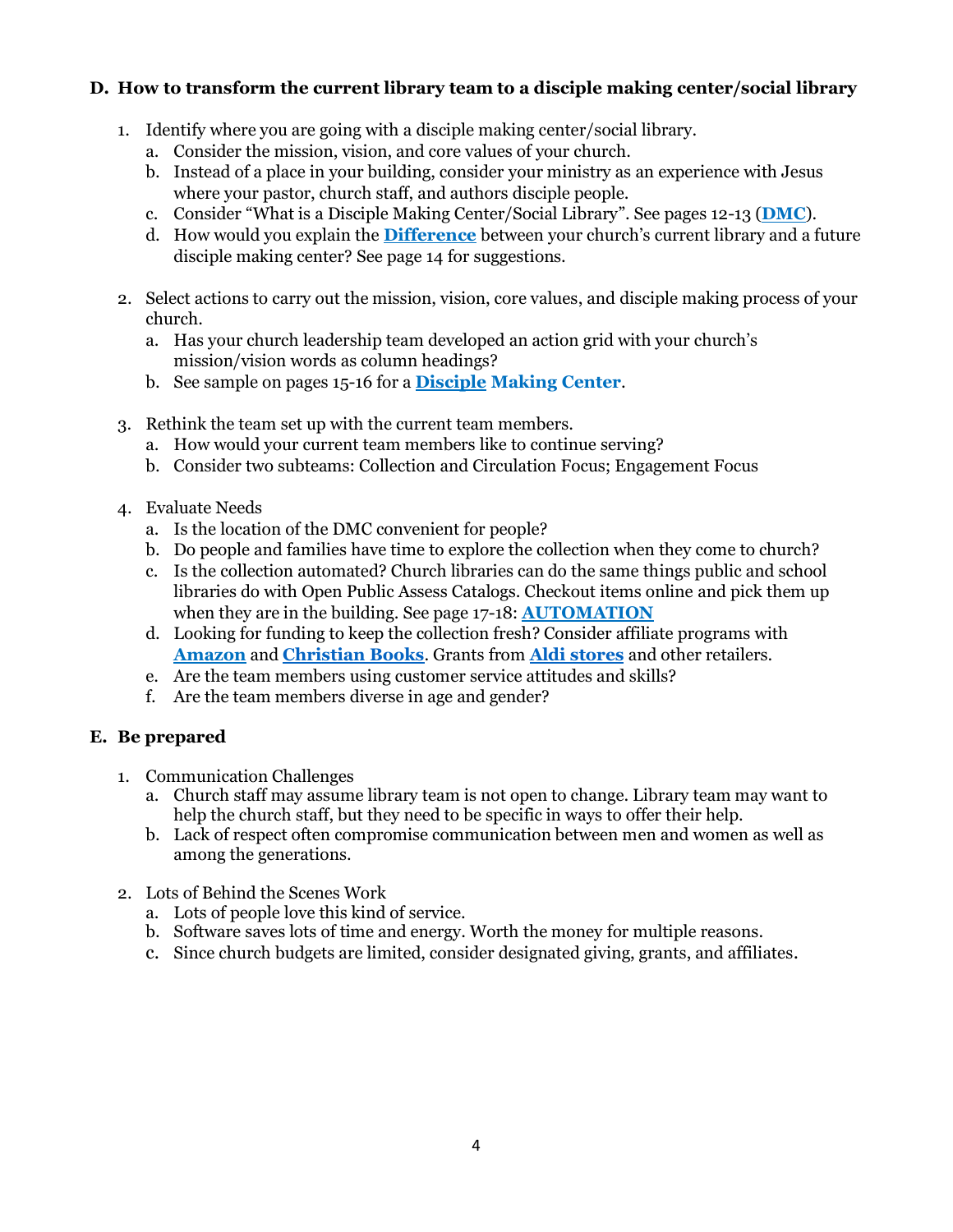#### <span id="page-4-0"></span>**Connection Center: Taylors Baptist Church, Taylors, South Carolina**

When Taylors First Baptist Church began renovation in 2016, the desire was to create an open area where folks could meet, greet, and have a cup of coffee. That created a challenge for the library volunteers since the materials would be unattended except on Wednesdays and Sundays. Our plan included going back to the cardpocket-date due slip method in which anyone could self-checkout an item. (Information is later entered into the computer by a library volunteer.) DVD's are filed by subjects (i.e., CE, PG, BIB, etc.) and CD's are filed by the author's last name, then shelved on a "rolling rack" (available Wednesdays and Sundays); otherwise, they are stored in our locked workroom.

Shelf space was an issue since the area was to have several table/chairs venues, plus a large coffee bar in one corner. Books in poor condition or ones that had not been checked out in several years, or duplicate copies were not kept. Many were donated to local shelters, plus we held a "give-away" for several weeks for members. North Greenville University was happy to receive several Bible Commentary sets.

The criteria used was 2010 or newer books are in the Main Library; older ones (including series by Jenkins, Kingsbury, Morris, etc.) are stored in a downstairs room set up like the main library. Those books have original spines and numbers (no pockets/cards) and are checked out using a manual method.

We purchased a Concourse product that allows members to use their home computer to browse items in our library. More members are "checking us out" for their reading pleasure and study needs. Many who previously did not visit the library have become avid readers and ask for suggestions of authors they would enjoy. In order to make the library more usable, several "subject" areas were created (such as missions, leadership, prayer, parenting, marriage, etc.) for specific interest.

The Connection Center houses weekly and monthly periodicals, current prayer lists, plus church-produced study guides. Continued interest is also created by the inclusion of monthly articles and book reviews in the published and web available church newsletter.

The Connection Center is an information hub for members and visitors. It has also become a place for intimate groups, fellowship before Bible Studies, and other campus meetings. We also provide specific Leadership/Life Group publications and books recommended by our ministers. Average weekly attendance in Life Groups is 1300; worship is 1550.

Pictures of the Connection Center in Taylors First Baptist Church, Taylors, SC are available on the Church Librarians Network. Click **[here.](https://churchlibrarians.ning.com/photo?tz=&q=Taylors+Church)**

Susan Tyler

Judy Dorn

**Back to page 1: [Taylors](#page-0-0)**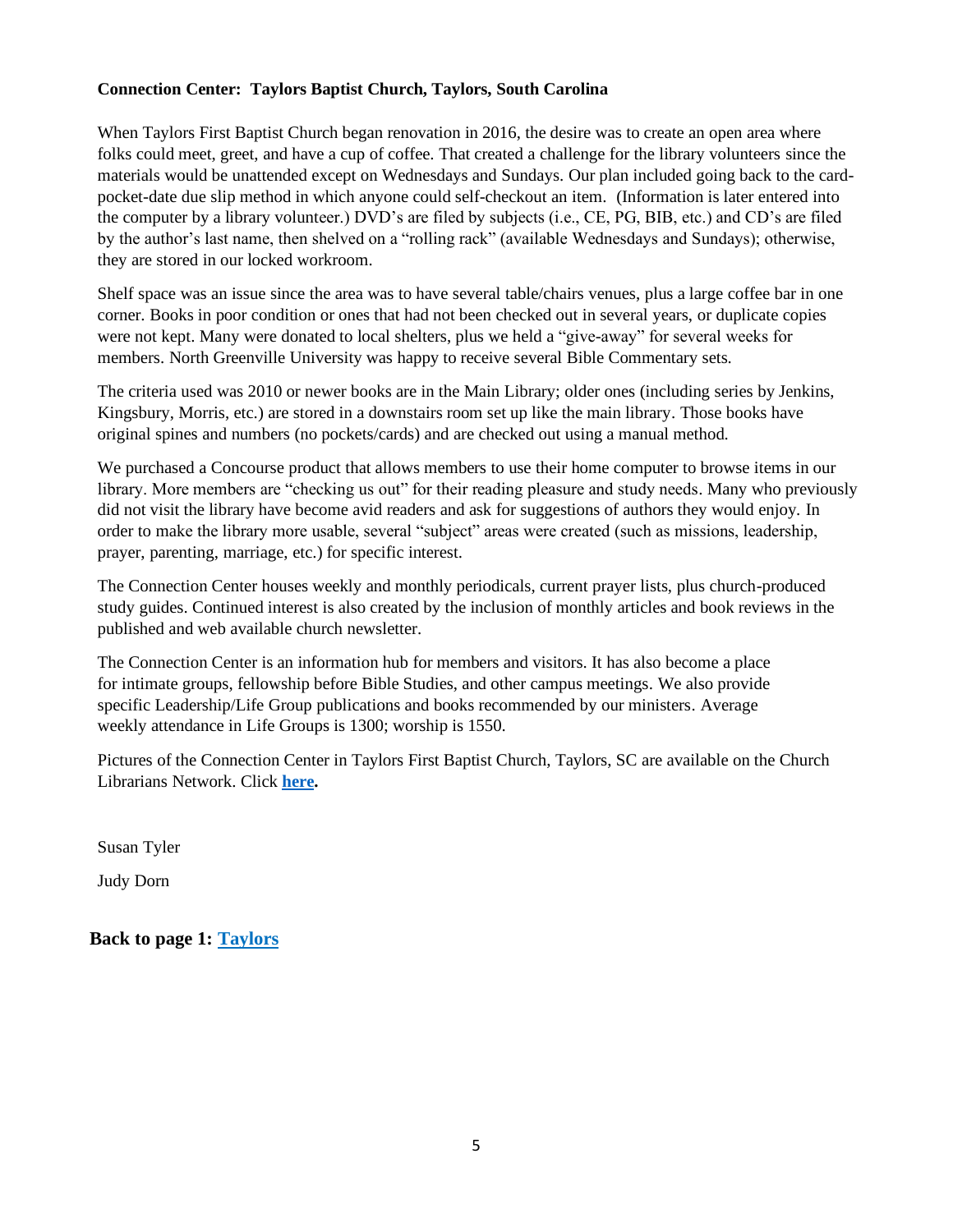## <span id="page-5-0"></span>**THE SERVING CENTER: Central Baptist Church Decatur, Alabama**

The following ministries are in addition to the regular responsibilities of a church library. These are performed by a full-time volunteer team leader, a four-day a week paid assistant and ten team members who meet for workday every Wednesday. The hours of operation are Monday through Friday from 9:30 a.m. until 4:00 p.m. with additional hours on Wednesday evenings and Sundays. The library is open to the public. All of the following is done with the outstanding support of pastor and church staff.

- 1. Bible repair complete with leather covers at no cost for anyone anywhere
- 2. Card ministry with free handmade cards of all types for small groups
- 3. Card ministry making up to 500 Christmas cards to send to Veterans hospitals
- 4. Cataloging, processing, putting in computer program the pastor's library
- 5. Church history collection of items for church historian who is a team member
- 6. Church tablecloths are processed and circulated for church functions
- 7. Circulation Mature Living, Home Life, Parent Life, and devotional magazines
- 8. Collection center for Sunday School literature and devotional magazines for overseas ministry
- 9. Copy machine for those who need copies for their church work
- 10. Covering paperbacks books with KAPCO for special sales and individuals
- 11. Die-cutting open to the public with nine machines and over 700 dies
- 12. Display cases of more than 250 dolls from around the world
- 13. Homebound ministry in providing bags and items for distribution
- 14. Homeschool ministry of various types to all families both inside and outside the church
- 15. Kindergarten helps and activities in Noah's Ark Room
- 16. Lamination for entire church
- 17. Lost and Found for entire church
- 18. Mission trips in preparation of various packets and other materials
- 19. Missionary newsletters prepared and mailed for missionaries
- 20. Preparation of all materials for annual November library conference
- 21. Providing stands of all types and numbers for display items on tables, etc.
- 22. Providing laminated center pieces for dining hall tables for decoration
- 23. Sale and registration of all small group disciple making books
- 24. Sale of all tickets for church events such as banquets, conferences, etc
- 25. Saving money by refilling markers and buying glue and paints by the gallon
- 26. Spiral binding for the church
- 27. Supply Center for the entire church—a list of supplies may be found by going to the library website cbcd.booksys.net and then clicking on "display" and then "visual"
- 28. Tract Distribution for tracts outside the library
- 29. Vacation Bible School helps in preparing materials and crafts—team members not working in VBS attend regular schedule for performing any needed helps
- 30. Village Academy (pre-school day program) helps and activities in Noah's Ark Room
- 31. Volunteer to help anyone who needs assistance with any project
- 32. And we will serve a cup of coffee, apple cider or hot chocolate with our Keurig!
- Click **[here](https://churchlibrarians.ning.com/photo?tz=&q=Central+Baptist+Church)** for pictures. Back to page 1: **[Centra](#page-0-1)l** 
	-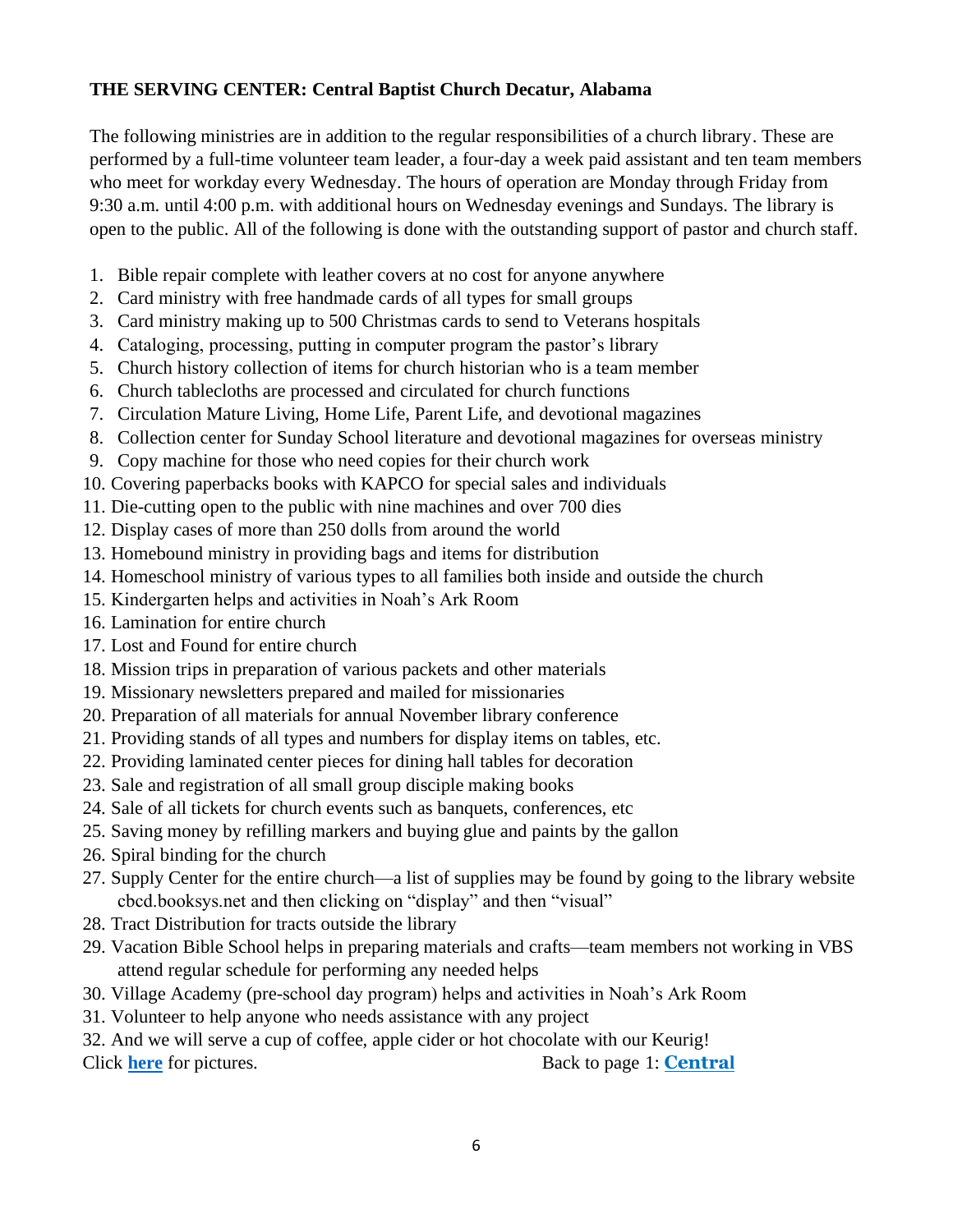# <span id="page-6-0"></span>**FOREST HILLS BAPTIST CHURCH**

# **Library New Direction Proposal Approved**

A multipurpose ministry that helps Jesus' disciples walk a pathway of lifelong discipleship.

#### **The Mission of the FHBC Disciple Making Resource Center (working title)**

The FHBC Disciple Making Resource Center glorifies God by **inviting** people into a relationship with Jesus and **investing** in their spiritual growth, therefore **increasing** His Kingdom through fullydevoted disciple makers.

#### **The Strategy**

Starting points to be implemented over the next five or more years.

- 1. Feature books and media related to sermon series and Sunday School/small group topics.
- 2. Replace some items in the current collection that fail to align with the mission of FHBC with Bible, discipleship, evangelism, missions, and self-help non-fiction, fiction, and biographies for all ages.
- 3. Provide Book Clubs for all ages.
- 4. Include toolboxes or stations that will contain tools for target groups including New Disciples, Sharing Christ, Families, Equipping Leaders/Teachers, Missions, and Faith Stories.
- 5. Use a Disciple Making Resource Center Newsletter for the purpose of promoting what is going on in and through the Center.
- 6. Add eBooks to the collection.
- 7. Promote the use of RightNow Media.
- 8. Become a purchase point for event tickets as well as materials and learner guides for DiscipleLife use and individual use.

#### **Ministry Title**

Create a title for this ministry that captures the essence of this new direction in the life and culture of Forest Hills Baptist Church.

**Back to page 2: [collaboration](#page-1-0)**

01/31/2019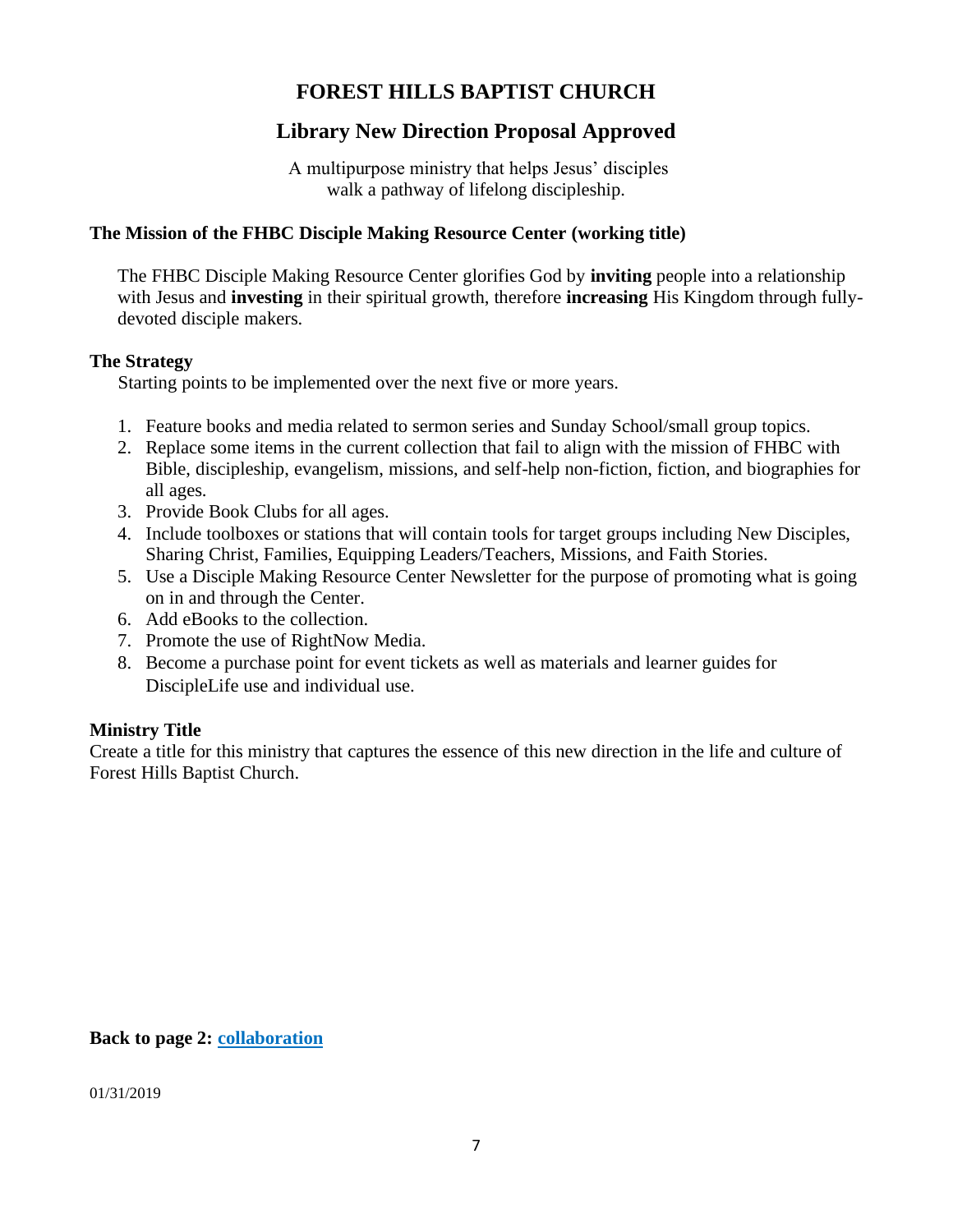# **FOREST HILLS BAPTIST CHURCH Nashville, Tennessee**

# **The Enrichment Center**

A ministry that helps us walk a pathway of lifelong discipleship as we invite people to Jesus, invest in spiritual growth, and increase His Kingdom.

#### <span id="page-7-0"></span>**The Mission of The Enrichment Center**

The Enrichment Center glorifies God by **inviting** people into a relationship with Jesus and **investing** in their spiritual growth, therefore **increasing** His Kingdom through fully-devoted disciple makers.

**The Strategy:** Starting points to be implemented over the next five or more years.

- 1. Feature books and media related to sermon series and Sunday School/discipleship topics.
- 2. Build a library collection to align to the mission of FHBC with Bible, Enrichment, evangelism, missions, self-help, non-fiction, Christian fiction, and biographies for all ages.
- 3. Provide Book Clubs for all ages.
- 4. Include enrichment toolboxes/stations that will contain tools for target groups including new disciples, single adults, men, women, families, leaders/teachers, missions, evangelism, and faith stories.
- 5. Use a newsletter for promoting what is going on in and through The Enrichment Center.
- 6. Add eBooks to the collection.
- 7. Become a purchase point for event tickets as well as Bibles, books, and learner guides for DiscipleLife use and individual use.

#### **The Pathway of Lifelong Discipleship**

The following discipleship signposts will be used to determine the enrichment actions, books and DVDs selections, and the collection organization. (Based on Michael Kelley's "Signposts of Enrichment Pathway," see page 11)

- 1. Help people engage the Bible.
- 2. Help people obey God and die to Self
- 3. Help people serve God and Others
- 4. Help people share Christ
- 5. Help people exercise their faith
- 6. Help people seek God
- 7. Help people build relationships
- 8. Help people live unashamed.

#### **Our Prayer**

Father, enrich us to tear down the walls that separate us from the communities that surround our church family as we build bridges to people who need a Savior and to a community of fully devoted disciples of Jesus Christ.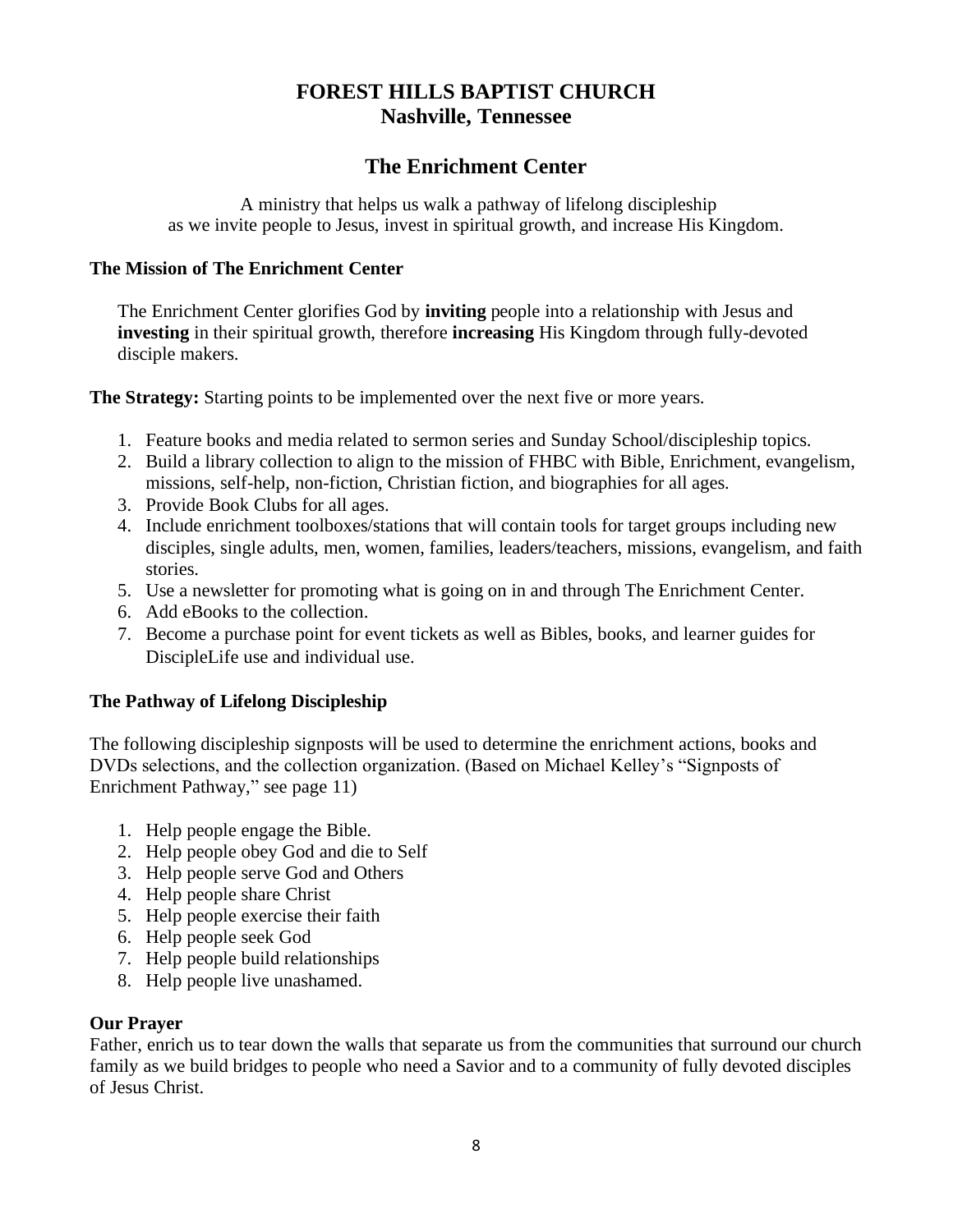The Enrichment Center, continued

These eight characteristics bridge the gap between FHBC and our communities and world. These characteristics or attributes enable us to invite, invest, and increase. The Enrichment Center will visibly connect with these attributes as they are used in our Worship, Sunday School, and DiscipleLife ministries.

**Bible Engagement**: Transformation can be recognized when our minds are sharpened by the Bible, our perspectives are shaped by the Bible, and our actions are directed by the Bible.

**Obeying God and Dying to Self**: Transformation can be seen when we progressively set aside earthly delights for kingdom priorities. Discipleship is the process of obedience to the One who is in authority over us rather than conforming to another's idea of what is appropriate Christian behavior.

**Serving God and Others**: Transformation is evident when personal needs and even dreams are set aside for the needs we see in others.

**Sharing Christ:** Transformation is evident when we talk about the Source of transformation in our lives. Maturing believers know that speaking about the message is a necessity alongside the need to live out the effects of the gospel.

**Exercising Faith:** Transformation is seen in believers when we exercise courage in our lives, characterized by faithful obedience to God's will.

**Seeking God**: Transformation is seen when our desire is to know God more deeply and experience His work more fully.

**Building relationships**: Transformation is occurring when relational maturity is evident in our lives. Our faith is personal, but it is not intended to be private. Our horizontal relationships should develop just as our vertical relationship with God does.

**Live Unashamed**: Transformation is evident when believers are unashamed in presenting their lives as being aligned with Christ. 2 Timothy 1:8

These attributes of discipleship are the signposts of the discipleship pathway. In other words, these are the characteristics that ought to be present, in increasing measure, in the life of someone who is growing toward Christlikeness. Based on the booklet *Creating a Discipleship Pathway* by Michael Kelley.

**Back to page 2: [collaboration](#page-1-0)**

April 2019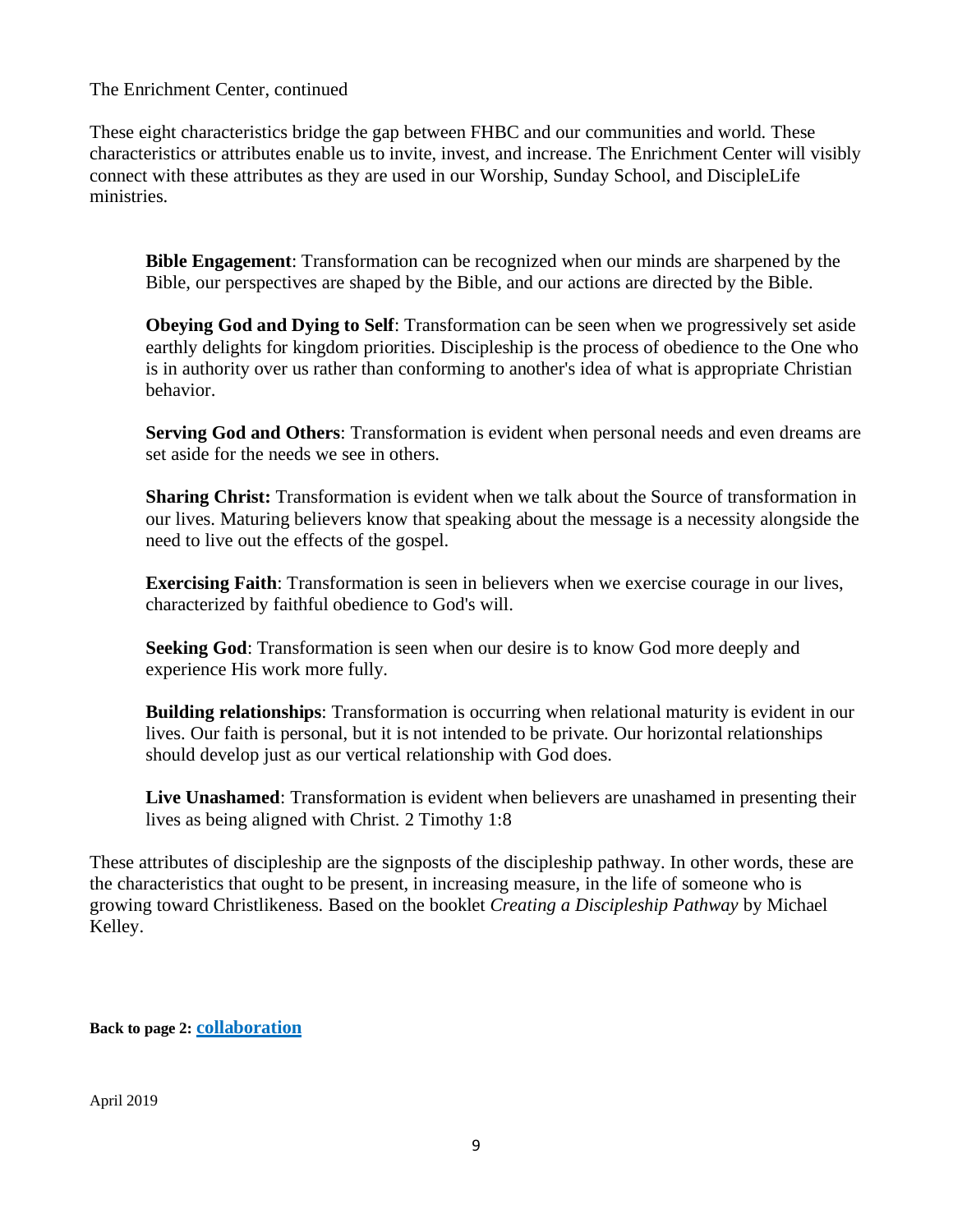# <span id="page-9-0"></span>**Enrichment Center: Topic of the Month**

Coordinated by Julie and Kye Hudson; Allison and Martin Spears

Begins January 8

Times Vary | The Enrichment Center and The Connection Center

The Enrichment Center, formerly known as the church library, wants you!

We are thinking outside the box by providing topical resources for exploration and discussion to encourage and support the people of FHBC and the community. Our intent is to enrich the individual reading experience by exploring these topics together because books and life are meant for sharing.

Four topics will be explored for the winter/spring semester by using books, podcasts, and videos. The first 3 weeks of the month, there will be independent review of the resources. The last Wednesday of the month we will meet and share what we learned with rich discussion and encouragement.

## **Winter and Spring Topic Schedule:**

**January:** DEMENTIA -- Learning More and Walking Through the Impact of this Disease

**February:** LOVING YOUR CHILDREN -- Daughters, Sons, Special Needs, Grown Children Deconstructing their Faith, and LGBT Children

**March-April:** WHEN LOSS CRASHES IN -- Death, Divorce, Jobs, Dreams, Hopes

**May:** Recommended Reading/Summer Reading Lists/ Local Authors

| <b>Month</b> | <b>Topic</b>                                                                                                                                              | <b>Select Your</b><br>Resource(s) | <b>Reflection Gathering Dates</b>                           |
|--------------|-----------------------------------------------------------------------------------------------------------------------------------------------------------|-----------------------------------|-------------------------------------------------------------|
| January      | Dementia                                                                                                                                                  | January 5 or 8                    | January 29 @ 6:00 P.M.<br>The Connection Center             |
| February     | Loving Your Children:<br>Daughters, Sons,<br>Children with Special<br>Needs, and Grown<br>Children<br>Deconstructing Their<br>Faith, and LGBT<br>Children | February 2 or 5                   | February 26 $\omega$ 6:00 P.M.<br>Locations to be announced |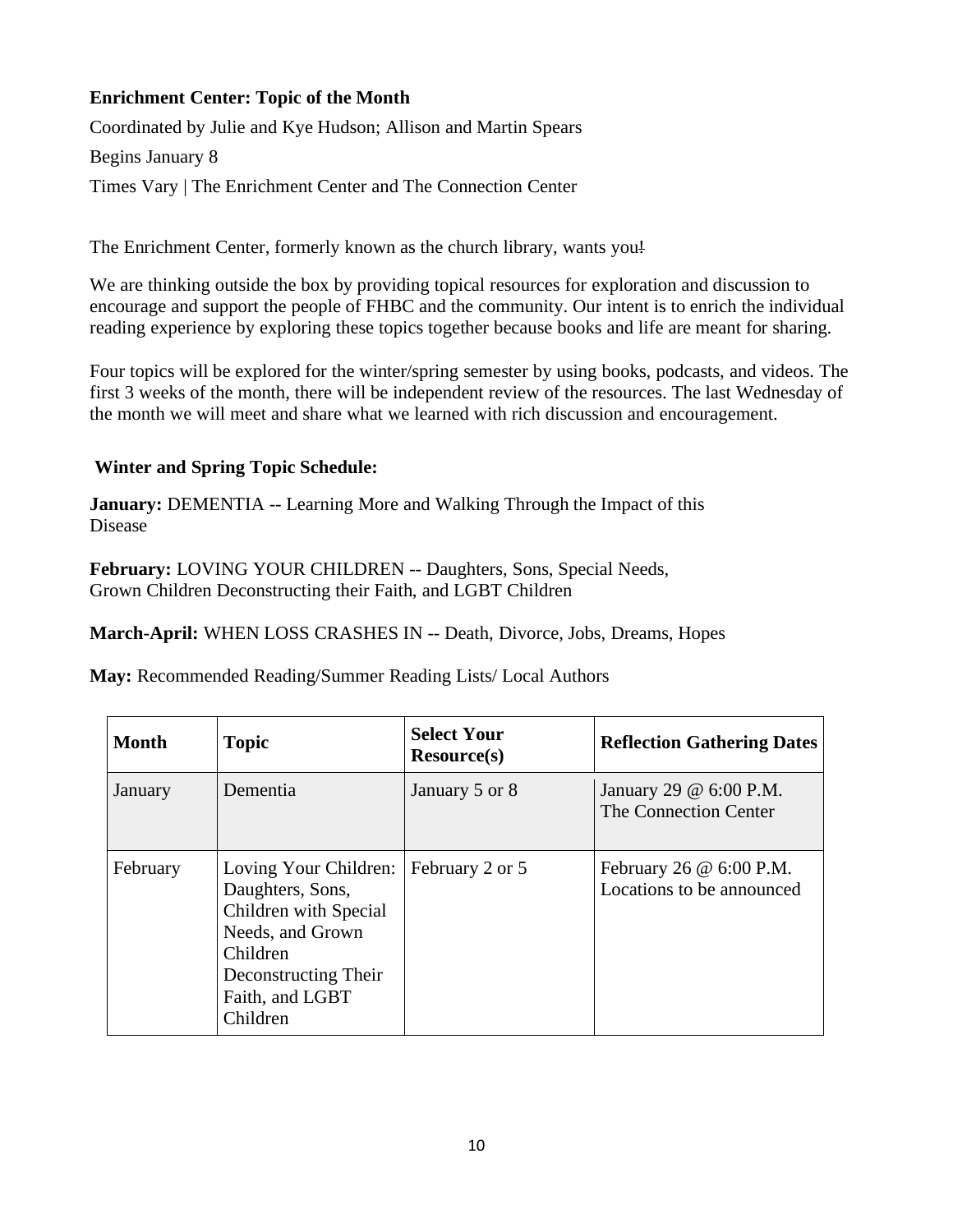| March-April | When Loss Crashes In:   March 1 or 4<br>Death, Divorce, Jobs,<br>Hopes, Dreams |                                               | April 29 @ 6:00 P.M.<br>The Connection Center |
|-------------|--------------------------------------------------------------------------------|-----------------------------------------------|-----------------------------------------------|
| May         | Recommended<br>Reading/Summer<br>Reading Lists/Local<br><b>Authors</b>         | May 3 or 6<br>(ongoing through the<br>summer) | At your favorite Summer<br>reading spot!      |

Let us know your questions:

- Email [enrichment.center@fhbc.org](mailto:enrichment.center@fhbc.org)
- Catch us in the halls!
- Stop by the Enrichment Center

**Back to page 2: [collaboration](#page-1-0)**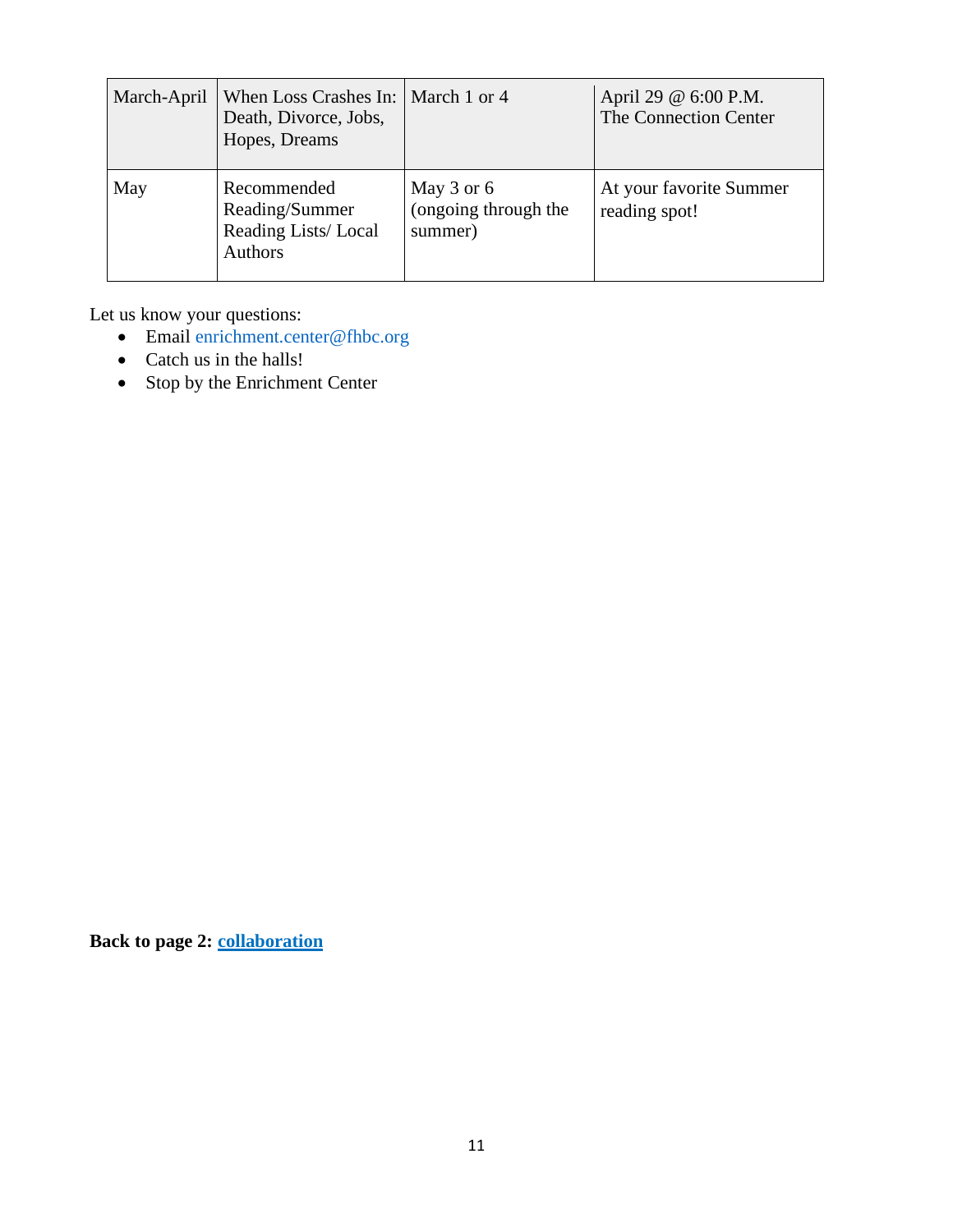# **What is a Disciple Making Center (DMC)?**

<span id="page-11-0"></span> *A multipurpose ministry that helps Jesus' disciples walk a pathway of lifelong discipleship.*

#### **1. A ministry bathed in prayer.**

- A. A small group of people who pray for those organizing and implementing the Disciple Making Center model. (all church sizes)
- B. This group receives specific prayer requests and concerns from the Disciple Making Center team. (all church sizes)

# **2. A ministry that supports and assists the church's age level disciple making programs and actions that help believers navigate their faith journeys as they walk the pathway of discipleship.**

- A. Provide books and media related to small group/Sunday School and sermon topics including self-help needs, Bible helps, Christian Fiction, Biographies. (all church sizes)
- B. Promote Love for the Written Word emphasis in the church. (all church sizes)
- C. Host book clubs for men, women, youth, children by using club titles that fit the disciple making process of a church. (all church sizes in appropriate ways)
- D. Provide a Disciple Making Center newsletter. (all church sizes)
- E. Host salons/events. (medium and larger churches)
- F. Sell church events tickets and group study guides. (medium and larger churches)

# **3. A ministry deliberately aligned to the church's mission statement and disciple making process in fostering transformational opportunities for people.**

- A. Disciple the library team and users. (all church sizes)
- B. Classification and Cataloging (all church sizes)
	- 1) *Dewey Decimal system* for classifying disciple making books and media to align to the church's disciple making process.
	- 2) *Sears Subject Headings* for connecting books and media to the church's disciple making process.
	- 3) *Software* to use in classifying and cataloging disciple making resources and reporting.
- C. Collection Development (all church sizes)
	- 1) *Selecting* books and media in alignments to the mission, vision, and disciple making process of the church.
	- 2) *Processing* books and media to prepare for circulation.
	- 3) *Repairing* books and media.
	- 4) *Weeding* the collection as needed on an ongoing basis.
	- *5) Circulating* books and media to meet the needs and interests of customers.

# **4. A ministry location or locations in the church facilities for all the disciple making information, tools, and resources that catalyze and equip ministries to serve disciples on their journey pathway.**

A. Select a visible location that is in the traffic flow of the most people of all ages. (all church sizes)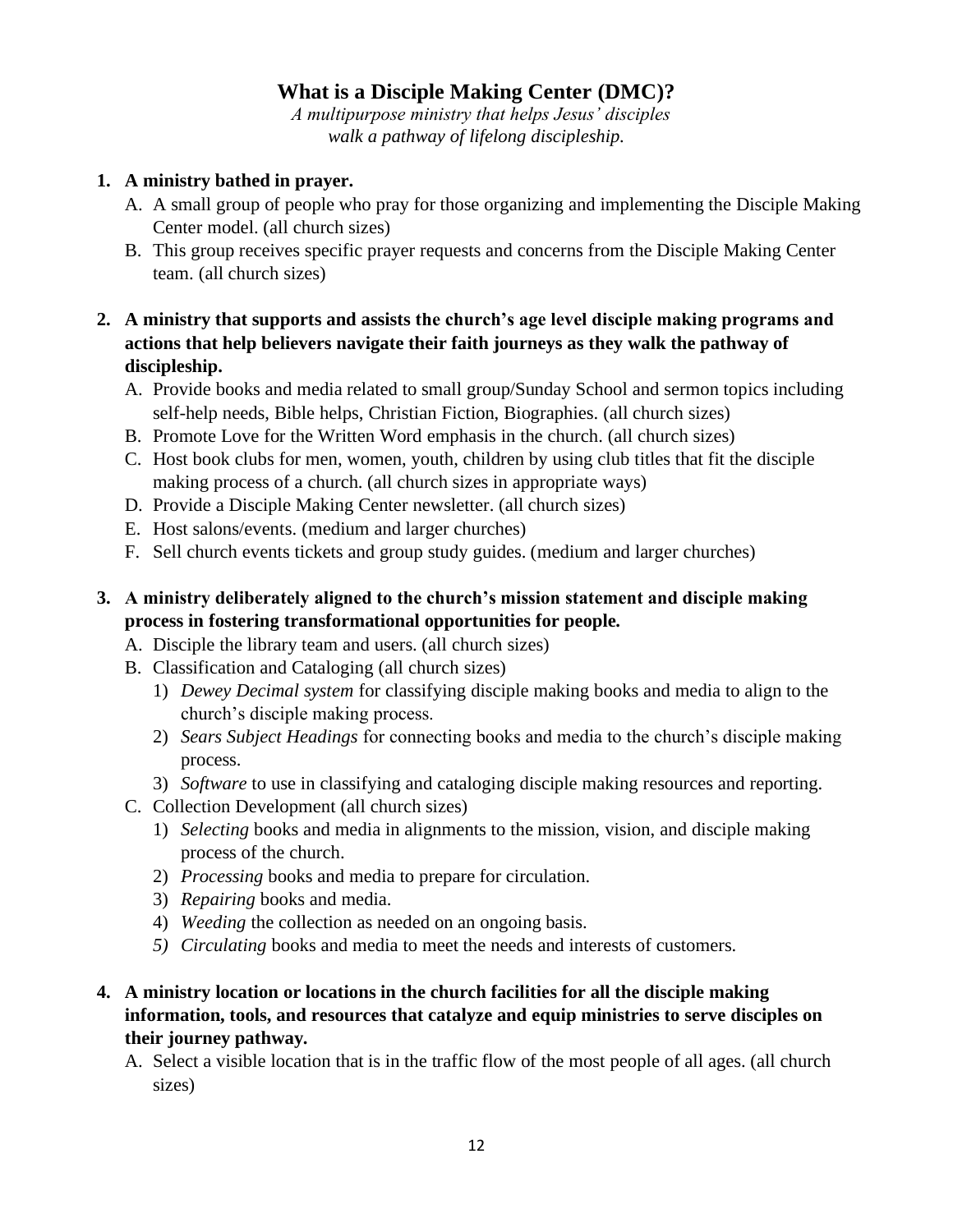- B. Present the collection on appropriate shelving. (all church sizes)
- C. Handicapped accessible. (all church sizes)
- D. Furnish sofa and comfortable chairs for one-on-one discipleship conversations and include coffee, tea, cocoa near the conversation area. (medium and larger church sizes)
- E. Organize and manage multisite libraries on the church campus for youth, children, and adults). (medium and larger churches)
- F. Provide appropriate stations that connect to the church disciple making process (medium and larger churches):
	- 1) *Sermon Series and Sunday School/Small Group Station*: Books and media related to the current sermon series and the Sunday School/Small Groups topics to encourage and equip individual disciples along their journey pathway.
	- 2) *Share Christ (Evangelism) Station*: Tract rack and books for believers to use with nonbelievers.
	- 3) *New Disciples Station*: Books, media, and magazines to use with new disciples of Jesus.
	- 4) *Family Station*: Parenting resources including Sunday School leaflets for parents to read with their children as they arrive on Sunday mornings then pray about the morning together.
	- 5) *Faith Stories Board or Station*: A typewriter, laptop, recording device, or notebook with blank lined pages for people to record their spiritual journey experiences through words and pictures.
	- 6) *Equipping Station*: Resources focused on equipping disciples to serve within the church family, the workplace, the neighborhoods, their homes, their communities, and the world.
	- 7) *Service Engagement Wall*: Racks and/or laptop that contain information brochures about all the ministries within the church as well as those sponsored by the church in the community and world.
	- 8) *Missions Station*: Resources focused on equipping disciples for their mission in live and for serving in mission fields at home and abroad.
	- 9) *Self*-*Help Station:* Specific books and media to encourage disciples to use with people in their neighborhoods, workplaces, schools, and families.

# **5. A ministry that is unique to each church culture and context**.

- A. Create a title for the DMC that is unique to the culture and context of a church to reflect the church's mission, vision, and disciple making process. Samples: (all church sizes)
	- 1) *The Service Center*
	- 2) *The Connection Center*
	- 3) *The Sending Center*
	- 4) *The Pathway*
	- 5) *The Bridge*
	- 6) *The Equipping Center*
- B. Connect the library to the discipleship program in churches that are program-driven. (all church sizes)
- C. Accept the church library as a hub for supporting all the disciple making actions in churches that are process driven. (all church sizes)
- D. Fill the gaps resulting when churches do not have the infrastructure for disciple making small group opportunities such as sponsoring book clubs. (smaller churches)

Back to page 4: **[transform](#page-3-0)**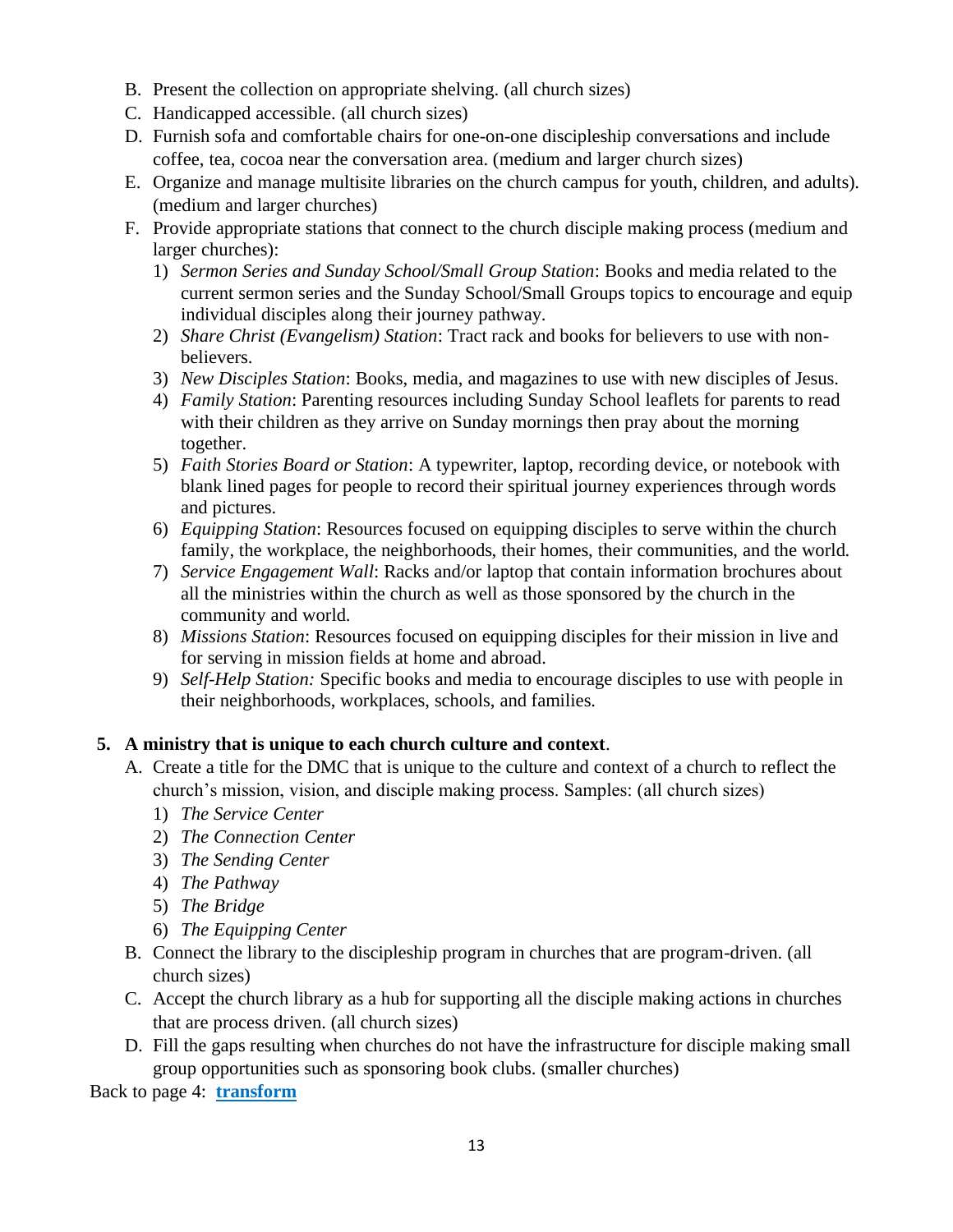# <span id="page-13-1"></span>**What is the Difference?**

|                            | <b>Church Library Ministry</b>                                                                                                                                                              | <b>Disciple Making Center (DMC)</b>                                                                                 |  |
|----------------------------|---------------------------------------------------------------------------------------------------------------------------------------------------------------------------------------------|---------------------------------------------------------------------------------------------------------------------|--|
| <b>Purpose</b>             | The Church Library Ministry model<br>carries out the mission of the church<br>by providing information through<br>media for evangelism, discipleship,<br>fellowship, ministry, and worship. | The DMC model is a multipurpose<br>ministry that helps Jesus' disciples walk<br>a pathway of lifelong discipleship. |  |
| <b>Scope</b>               | To distribute resources to the church<br>for the continuation of Christianity<br>through the generations.                                                                                   | To engage disciples of Christ to become<br>disciple makers who continue<br>Christianity through the generations.    |  |
| <b>Alignment</b>           | To the church's mission and vision<br>statements                                                                                                                                            | To the church's disciple making<br>process, mission, and vision.                                                    |  |
| <b>Measures</b>            | Size of collection and number of<br>users                                                                                                                                                   | Number of people discipled through the<br>ministry                                                                  |  |
| <b>Services</b>            | Provide leadership development<br>resources, teaching helps, and media<br>equipment for worship, Sunday<br>School/small groups, and ministry<br>teams.                                      | In addition to the church library<br>services, the hub of all that a church<br>does in making disciples.            |  |
| <b>Space</b>               | Location of the collection for<br>members to check out books and<br>media                                                                                                                   | In addition to the collection, the go-to<br>place in the church building for disciple<br>making                     |  |
| <b>Location</b><br>Name(s) | Church Library                                                                                                                                                                              | Fits the culture of the church and aligns<br>to the church's disciple making process,<br>mission, and vision        |  |
| <b>Perception</b>          | Shelves of books                                                                                                                                                                            | Shelves of books with a disciple making<br>purpose                                                                  |  |

Back to page 4: **[transform](#page-3-0)**

<span id="page-13-0"></span>'n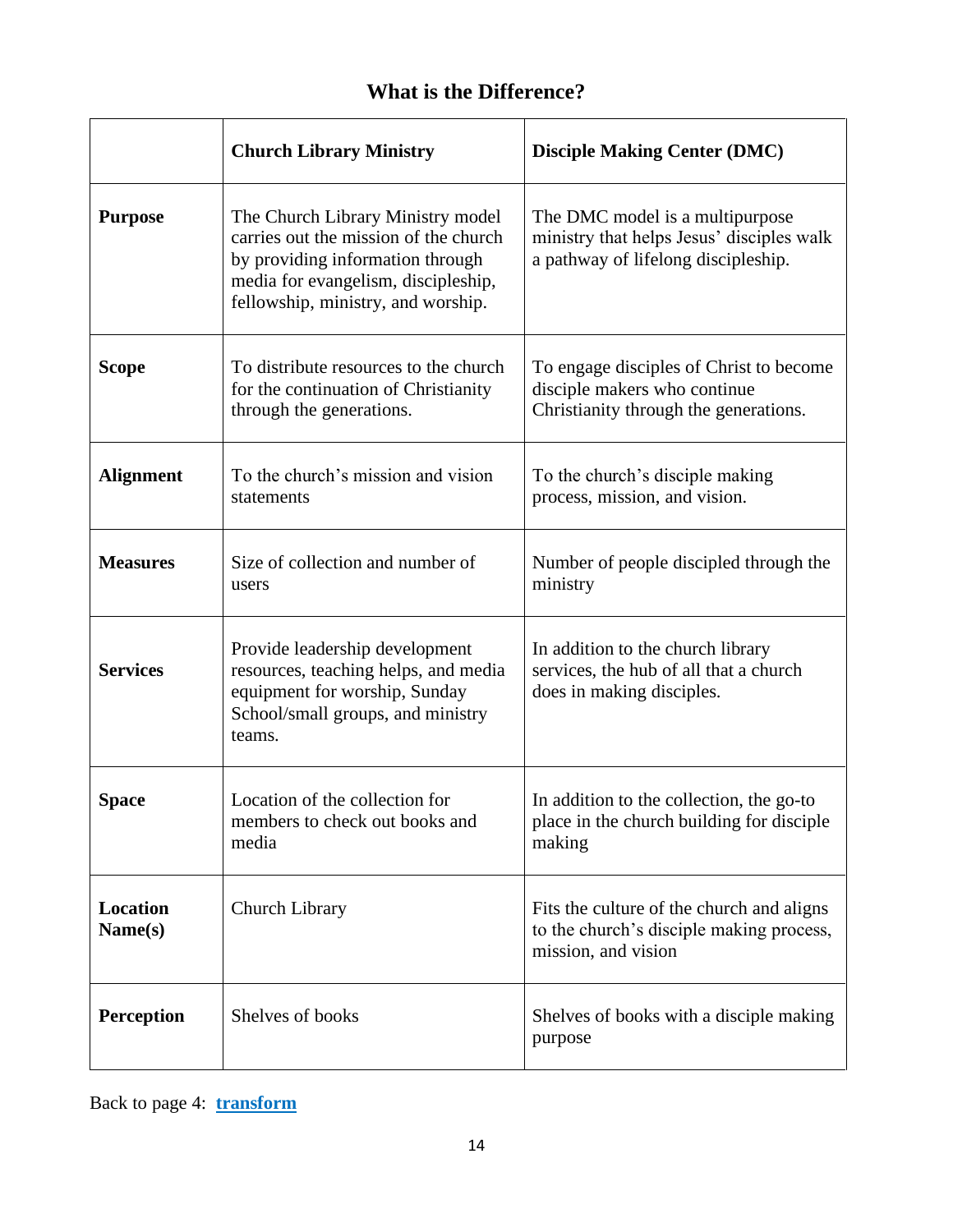# **Disciple Making Center (DMC) Starting Points**

<span id="page-14-0"></span>A Disciple Making Center starts with prayer and your church's disciple making process

#### **A. Launch: Disciple Making Center Prayer Team**

#### **B. Identify: Current Disciple Making Process for your church**

#### **C. Establish: An intentional Disciple Making System**

This system or systems include the programs and strategies fit your church

- 1. Small Groups for all ages including Sunday School, weekday groups, home groups.
- 2. New Disciples Strategy
- 3. One-on-One or Triad Disciple Making strategy
- 4. Worship
- 5. Evangelism
- 6. Assimilation

#### **D. Organize: The Disciple Making Center**

| * Connect                    | Grow                                                                 | <b>Serve</b>                                                          | Go                                                                                |
|------------------------------|----------------------------------------------------------------------|-----------------------------------------------------------------------|-----------------------------------------------------------------------------------|
| Self-Help Books and<br>Media | <b>Christian Fiction Collection</b>                                  | Books and Media related<br>to sermon series and small<br>group topics | Books and Media<br>related to evangelism<br>and missions<br>including biographies |
| Book Clubs for all ages      | Materials and resources for<br>small group use and<br>individual use | <b>Equipping Station</b>                                              | <b>Equipping Station</b>                                                          |
| Newsletter                   | <b>New Disciples Station</b>                                         | <b>Faith Stories Station</b>                                          | Engagement Wall                                                                   |
| Events/Salons                | <b>Family Station</b>                                                | Engagement Wall                                                       | <b>Share Christ Station</b>                                                       |

\*Insert your church's disciple making process.

#### **Disciple Making Systems**

The four disciple making systems show how the actions carried out by the Disciple Making Center connect to and support the mission and vision of the church. No church is expected to do all of these actions. They are intended to be idea starters.

# **A. Ministry and Evangelism System (Entry Points for the Nones, Dones, Seekers, New Disciples)**

1. **"Side Door" through Self-Help Books and Media:** A special area focused on Christian self-help books and media. Church members encouraged to recommend this area or specific books and media to people in need in their neighborhoods, workplaces, schools, and families.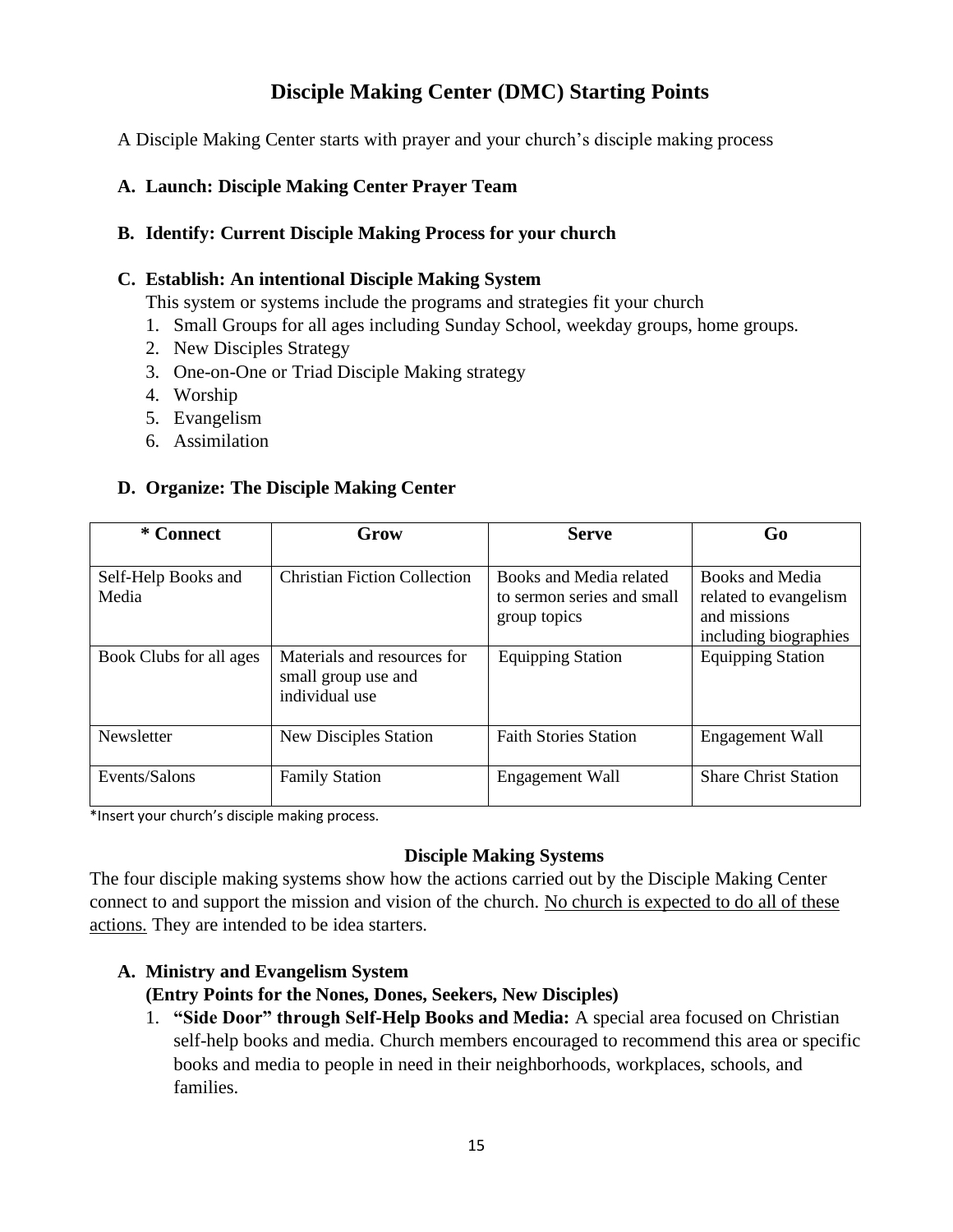- 2. **Book Clubs for all ages:** Organize a variety of book clubs through the year that church members would use as side doors to invite their unchurched friends, coworkers, neighbors, and family members. These might be sponsored by the DMC to meet in the DMC or in homes or coffee shops.
- 3. **Salons/Events:** These are events that take place in the Disciple Making Center such as authors and other speakers. Or in the worship center sponsored by the DMC.

## **B. Discipleship Process System**

- 1. **Discipleship = Learn and Obey leads to spiritual growth:** Curriculum materials and support of all the other ministries plays key roles in the Discipleship Process.
- 2. **New Disciples Toolbox:** An area of the DMC that provides books, media, and magazines to use with new disciples of Jesus Christ including resources like the *Disciple Path*.

# **C. Spiritual and Worship System**

- 1. **Sermon Series and Small Group Related Books and Media:** A special location to display and make available books and media related to the current sermon series and small group topics. Encourage disciples to spiritually feed themselves beyond the weekly sermons and small group sessions.
- 2. **Faith Stories:** A venue for individuals to share their faith stories. Could be a simple notebook with blank and lined pages for disciples to record their spiritual journey experiences through words and pictures.
- 3. **Family Station:** Provide the Sunday School leaflets for parents to read with their children as they arrive on Sunday mornings then pray about the morning as families then go to their groups.
- 4. **Newsletter:** A weekly subscription online newsletter from the Disciple Making Center with quotes based on the current sermon topic of the week and announcements of the DMC events and new additions.

# **D. The Mission of Jesus Christ System (John 20:21)**

- 1. **Equipping Station:** A corner of the DMC focused on equipping disciples of Jesus Christ for service within the church family, the workplace, the neighborhoods, the homes, the communities, the world.
- 2. **Engagement Wall:** One wall of the Equipping Workshop features racks that contain information brochures about all the ministries within the church as well as those sponsored by the church in the community and world. In front of the wall rests a laptop that has all sorts of information about mission opportunities.

Back to page 4: **[transform](#page-3-0)**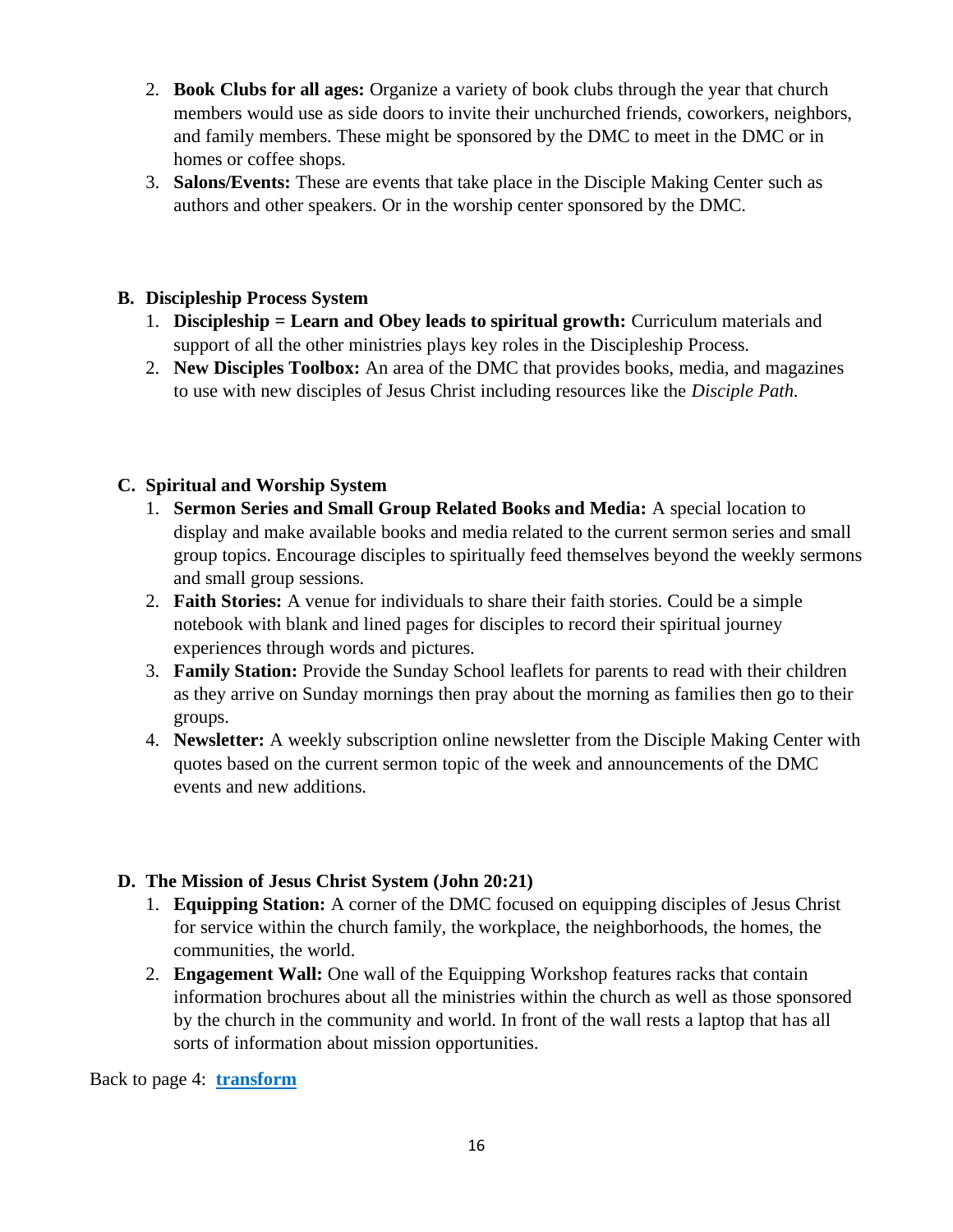## <span id="page-16-0"></span>**LIBRARY AUTOMATION SOFTWARE**

## **What to look for . . .**

- 1. Is it user friendly?
- 2. Will it handle all types of media?
- 3. Is there a place for all the information you want to keep up with?
- 4. Minimum computer requirements?
- 5. What functions will it accomplish?
	- a. Password workers/users
	- b. Online Public Access Catalog (OPAC)
		- 1) Easy word search
		- 2) Search by author, title, subject, and/or key word
	- c. Mediagraphy
	- d. Cataloging
	- e. Circulation
		- 1) Check in/check out
		- 2) Reserve
		- 3) Print receipt
		- 4) Statistics reports
		- 5) Overdue/fine notices
		- 6) Form letters standard and create your own
		- 7) Patron reports
		- 8) Control by media type and/or teacher class
		- 9) Override control
		- 10) Assign special due date
	- f. Other reports
		- 1) Accession list
		- 2) Holdings report
		- 3) Title list
	- g. Inventory
		- 1) Print shelf list
		- 2) Lost media report
		- 3) Use barcodes
- 6. Technical support available? Cost?
- 7. What kind of supplies needed and where to purchase?
- 8. Will it accept Dewey Decimal System or the Library of Congress call numbers?
- 9. Can you use MARC records?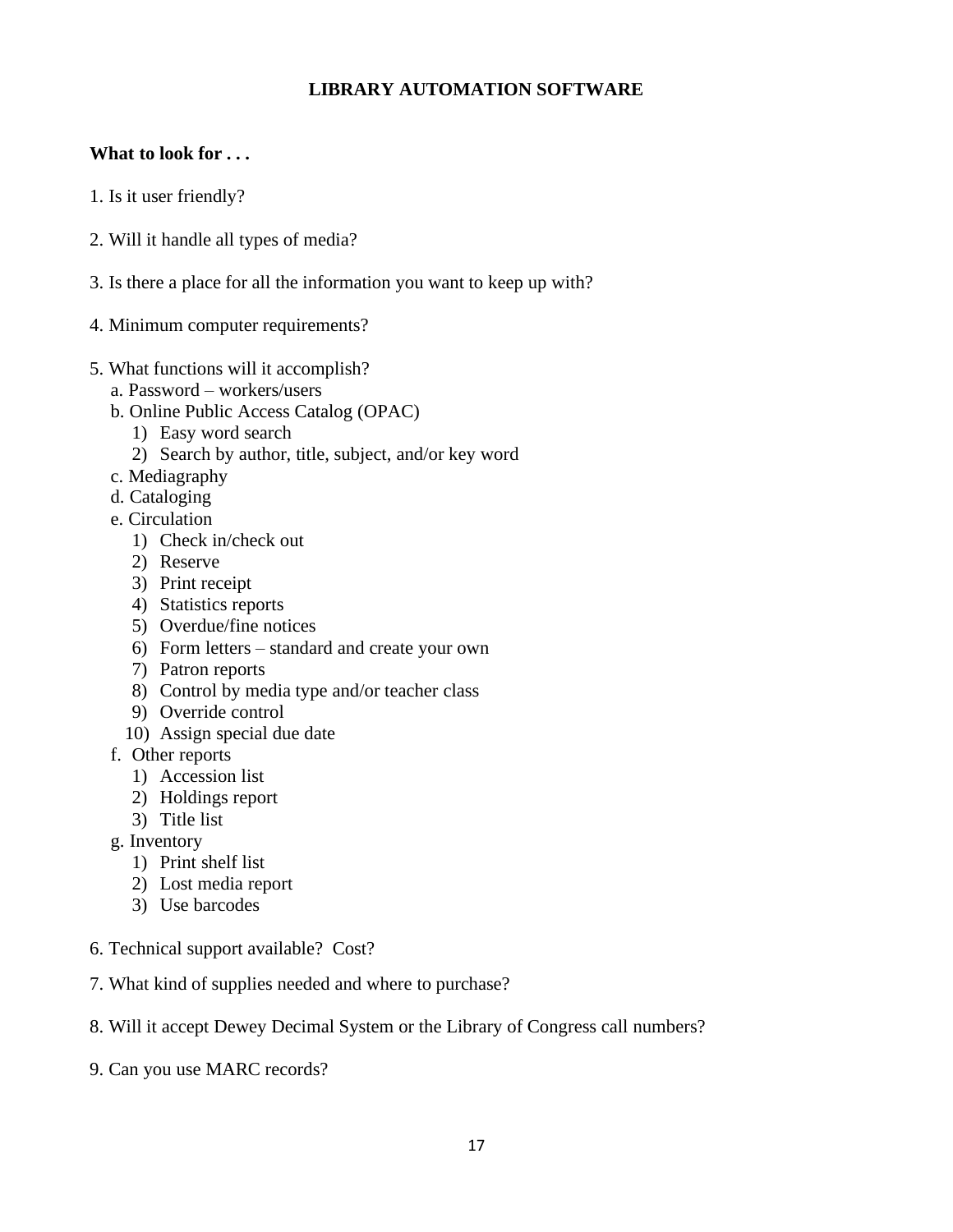- 10. Conversion of current data?
- 11. Are there multiple locations?
- 12. Can you upgrade?
- 13. How often is the software updated with new features?
- 14. Add your own requirements…

#### **Recommended Software for Church Librarians**

Concourse and Atriuum Distributed by Book Systems, Inc. 721 Clinton Avenue Suite 11 Huntsville, AL 35801 Website: www. booksys.com Email: [sales@booksys.com](mailto:sales@booksys.com) Phone: 800.219.6571

PC Catalog Distributed by Library Concepts P.O. Box 330001 Ft. Worth, TX 76163-0001 Website: www.LibraryConcepts.com Email: [Info@libraryconcepts.com](mailto:Info@libraryconcepts.com) Phone: 800.519-.7537

Back to page 4: **[Evaluate](#page-3-1)**